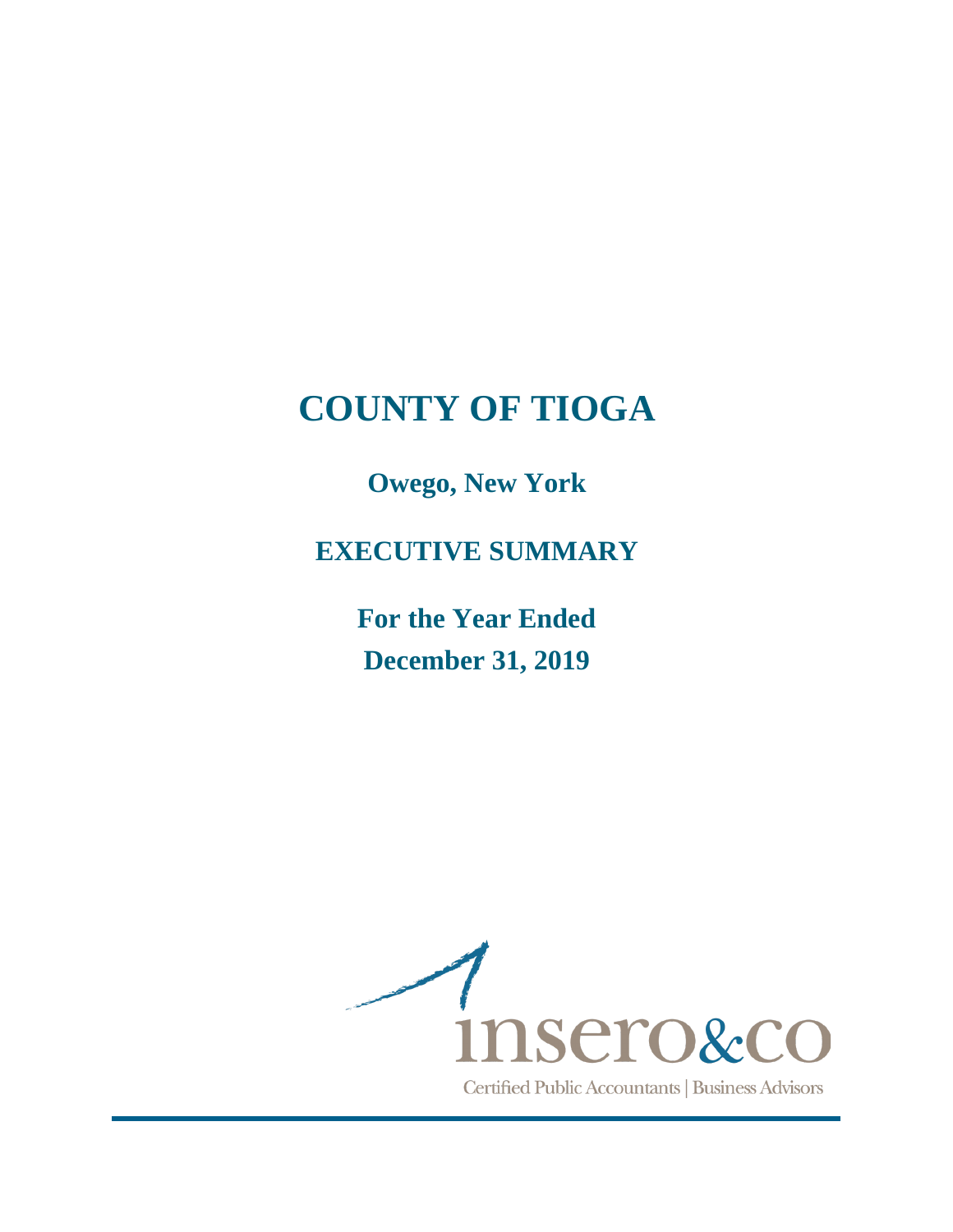### **EXECUTIVE SUMMARY OF 2019 AUDIT REPORT AND FINDINGS**

Independent Auditors' Report on Basic Financial Statements

Independent Auditors' Report on Internal Control Over Financial Reporting and on Compliance and Other Matters Based on an Audit of Financial Statements Performed in Accordance with *Government Auditing Standards*

#### **Single Audit (Uniform Guidance) Report**

Independent Auditors' Report Compliance For Each Major Program and on Internal Control Over Compliance Required by Uniform Guidance

Auditors' Communication With Those Charged With Governance at the Conclusion of the Audit

#### **Financial Statements Description of Report and Findings**

**Unmodified opinion** on the County of Tioga's (the County) basic financial statements for the year ended December 31, 2019.

Report on the County's compliance with laws and regulations that may have a direct and material effect on the basic financial statements and on the County's internal control structure policies and procedures based on the auditors' understanding of the internal control structure and assessment of control risk obtained as part of the audit of the basic financial statements. This report identified **no material weaknesses or significant deficiencies in internal control** over financial reporting at the financial statement level and **no material instances of noncompliance**.

Report on 1) the County's internal control structure policies and procedures used in administering federal award programs; and 2) compliance requirements with respect to its federal award programs. This report identified **no instances of noncompliance and no material internal control weaknesses** regarding compliance in accordance with Uniform Guidance.

There are numerous federal award programs; expenditures amounted to \$12,579,972.

A letter that specifically addresses certain required communications to the Legislature in accordance with professional standards. There were **no comments of concern** related to:

- Qualitative Aspects of Accounting Practices
- Difficulties Encountered in Performing the Audit
- Corrected and Uncorrected Misstatements
- Disagreements with Management
- Management Representations
- Management Consultations with Other Independent Accountants
- Other Audit Findings or Issues
- Other Matters

Management Comment Letter A letter A letter to management with any other selected communications. The letter contains discussion of other matters and other discussion items.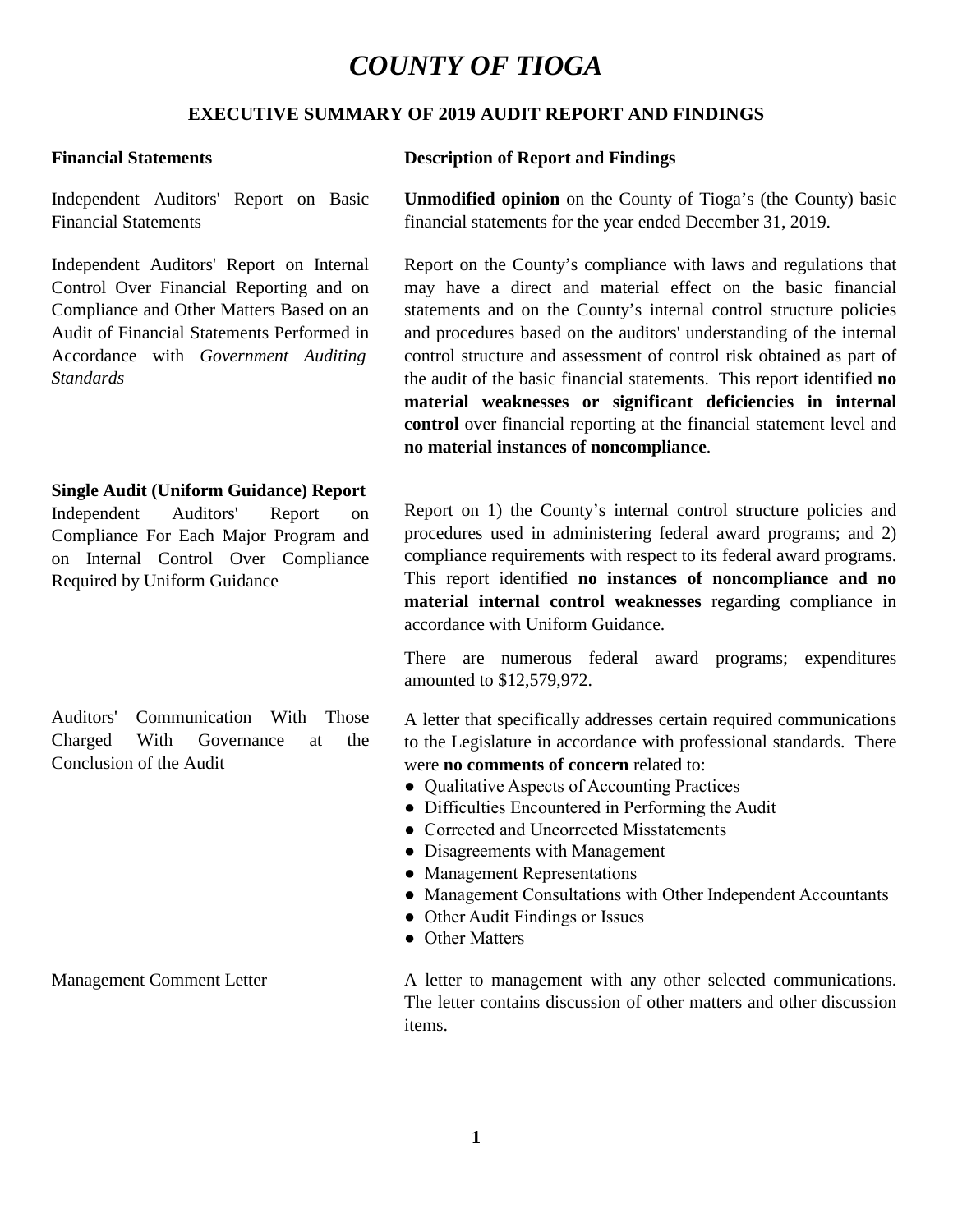### **FIVE YEAR FINANCIAL STATEMENT ANALYSIS**

|                                               | 12/31/19                    | 12/31/18     | 12/31/17      | 12/31/16                   | 12/31/15                |
|-----------------------------------------------|-----------------------------|--------------|---------------|----------------------------|-------------------------|
| <b>GENERAL FUND</b>                           |                             |              |               |                            |                         |
| <b>ASSETS</b>                                 |                             |              |               |                            |                         |
| Cash and Investments                          | \$21,165,209                | \$17,727,073 | \$15,434,717  | \$20,928,303               | \$17,713,850            |
| <b>Taxes Receivable</b>                       | 6,382,632                   | 6,939,207    | 7,095,318     | 6,573,874                  | 7,010,849               |
| Due from State and Federal                    | 7,054,695                   | 6,861,521    | 7,346,883     | 5,380,494                  | 5,810,589               |
| <b>Other Receivables</b>                      | 469,846                     | 508,965      | 704,526       | 719,735                    | 125,812                 |
| Prepaid Expenses                              | 1,493,090                   | 761,569      | 1,010,128     | 622,326                    | 720,962                 |
| Due from Other Governments                    | 11,017                      | 9,159        | 14,815        |                            |                         |
| Due from Other Funds                          |                             |              |               | 1,455,924                  | 1,455,924               |
| <b>Total Assets</b>                           | \$36,576,489                | \$32,807,494 | \$31,606,387  | \$35,680,656               | \$32,837,986            |
| <b>LIABILITIES AND DEFERRED</b>               |                             |              |               |                            |                         |
| <b>INFLOWS OF RESOURCES</b>                   |                             |              |               |                            |                         |
| <b>Accounts Payable and Accruals</b>          | 1,394,190<br>$\mathbb{S}^-$ | \$1,063,397  | 746,448<br>\$ | 1,468,640<br><sup>\$</sup> | $\mathbb{S}$<br>997,871 |
| Due to Other Governments                      | 4,381,825                   | 4,547,780    | 4,562,878     | 3,883,963                  | 4,968,860               |
| Due to Other Funds                            |                             |              |               | 1,831,964                  | 1,831,964               |
| <b>Unearned Revenue</b>                       | 1,008,346                   | 1,001,771    | 1,026,721     | 1,662,667                  | 1,122,814               |
| Deferred Inflows of Resources                 | 1,856,261                   | 2,447,001    | 2,675,652     | 2,211,609                  | 2,367,742               |
| <b>Total Liabilities and</b>                  |                             |              |               |                            |                         |
| <b>Deferred Inflows of Resources</b>          | 8,640,622                   | 9,059,949    | 9,011,699     | 11,058,843                 | 11,289,251              |
| <b>FUND BALANCES</b>                          |                             |              |               |                            |                         |
| Nonspendable                                  | 1,493,090                   | 761,569      | 1,010,128     | 622,326                    | 720,962                 |
| Restricted                                    | 360,345                     | 406,580      | 412,476       | 400,458                    | 441,823                 |
| Assigned                                      | 2,843,889                   | 3,974,790    | 3,222,336     | 1,982,057                  | 2,314,782               |
| Unassigned                                    | 23,238,543                  | 18,604,606   | 17,949,748    | 21,616,972                 | 18,071,168              |
| <b>Total Fund Balances</b>                    | 27,935,867                  | 23,747,545   | 22,594,688    | 24,621,813                 | 21,548,735              |
| <b>Total Liabilities and Deferred Inflows</b> |                             |              |               |                            |                         |
| of Resources, and Fund Balances               | \$36,576,489                | \$32,807,494 | \$31,606,387  | \$35,680,656               | \$32,837,986            |

*Note: Abstracted from Audited Financials. See Audit Reports for Complete Information.*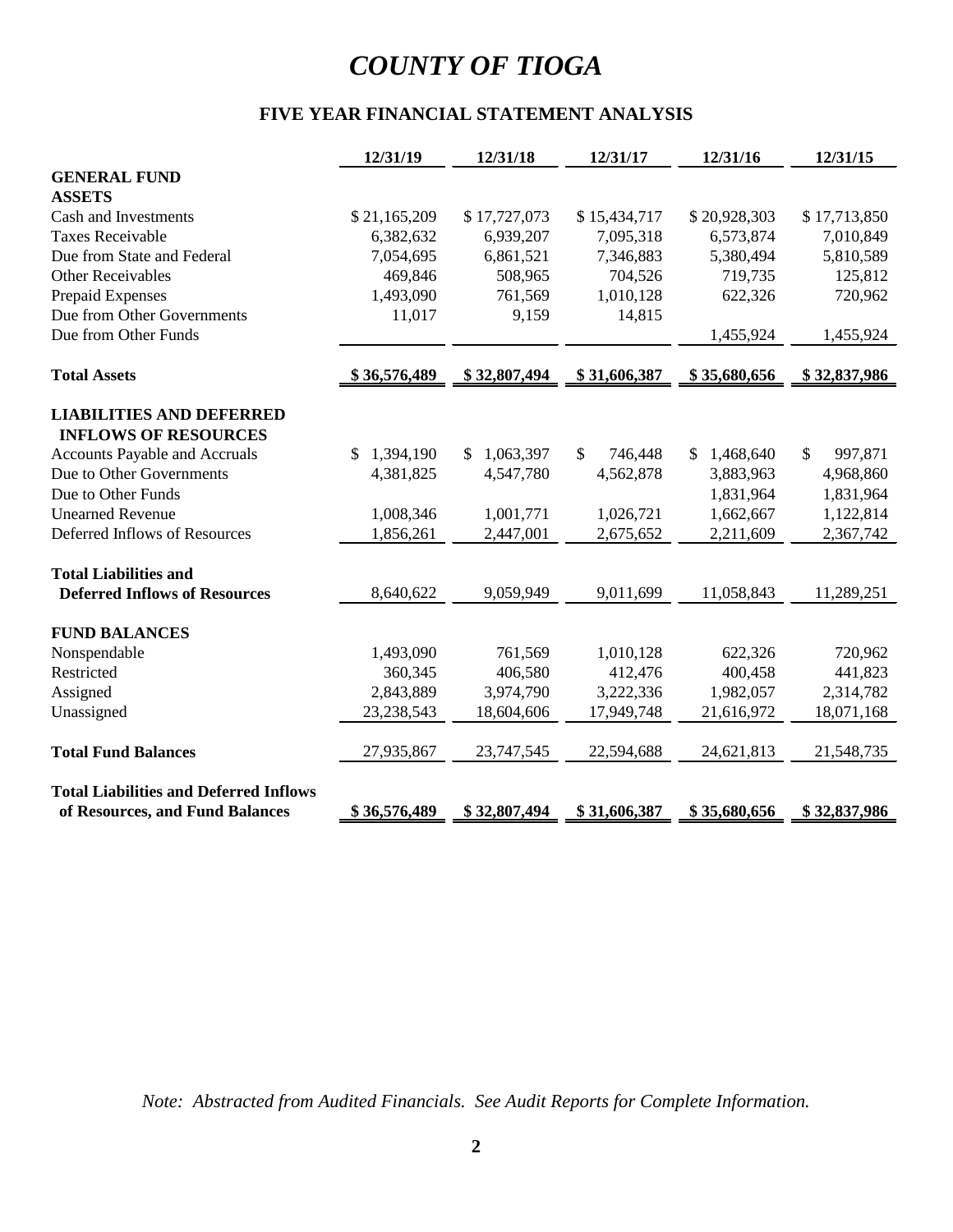### **FIVE YEAR FINANCIAL STATEMENT ANALYSIS (CONTINUED)**

|                                       | 12/31/19         | 12/31/18     | 12/31/17       | 12/31/16     | 12/31/15     |
|---------------------------------------|------------------|--------------|----------------|--------------|--------------|
| <b>GENERAL FUND</b>                   |                  |              |                |              |              |
| <b>REVENUES</b>                       |                  |              |                |              |              |
| Real Property Taxes and Tax Items     | \$26,721,885     | \$25,191,521 | \$24,238,463   | \$25,182,022 | \$23,932,908 |
| Nonproperty Tax Items                 | 24,014,865       | 23,755,956   | 20,680,920     | 19,354,376   | 19,717,783   |
| Departmental Income                   | 5,570,709        | 5,301,098    | 4,881,556      | 4,796,657    | 4,572,470    |
| <b>Intergovernmental Charges</b>      | 532,872          | 141,364      | 130,041        | 311,532      | 421,031      |
| Use of Money and Property             | 364,616          | 226,050      | 83,663         | 100,796      | 81,864       |
| <b>Fines and Forfeitures</b>          | 88,824           | 113,812      | 103,681        | 84,433       | 80,608       |
| Other                                 | 322,094          | 354,794      | 67,064         | 431,135      | 394,674      |
| <b>State Sources</b>                  | 10,521,761       | 10,025,685   | 10,493,237     | 9,781,598    | 8,821,819    |
| <b>Federal Sources</b>                | 6,923,793        | 6,658,254    | 6,919,007      | 6,848,125    | 7,705,798    |
| <b>Total Revenues</b>                 | 75,061,419       | 71,768,534   | 67,597,632     | 66,890,674   | 65,728,955   |
| <b>EXPENDITURES</b>                   |                  |              |                |              |              |
| <b>General Governmental Support</b>   | 11,997,535       | 11,742,245   | 11,058,940     | 10,348,399   | 10,234,786   |
| Education                             | 5,549,843        | 5,311,304    | 4,811,419      | 4,468,732    | 4,091,128    |
| <b>Public Safety</b>                  | 8,954,789        | 8,989,556    | 9,755,439      | 8,299,810    | 7,648,139    |
| <b>Public Health</b>                  | 5,409,583        | 5,197,218    | 4,698,403      | 4,652,355    | 4,364,389    |
| Transportation                        | 282,936          | 268,374      | 161,318        | 190,734      |              |
| Economic Assistance and Opportunity   | 20,370,327       | 19,569,591   | 19,361,392     | 18,957,933   | 18,501,704   |
| <b>Culture and Recreation</b>         | 375,912          | 379,094      | 324,331        | 346,422      | 338,412      |
| Home and Community Service            | 777,141          | 767,917      | 628,830        | 628,662      | 767,759      |
| <b>Employee Benefits</b>              | 12,708,031       | 12,395,335   | 12,239,345     | 11,576,056   | 11,302,934   |
| Debt Service (Principal and Interest) | 2,108,595        | 2,113,356    | 2,110,584      | 2,107,699    | 2,114,957    |
| <b>Total Expenditures</b>             | 68,534,692       | 66,733,990   | 65,150,001     | 61,576,802   | 59,364,208   |
| Excess of Revenues (Expenditures)     | 6,526,727        | 5,034,544    | 2,447,631      | 5,313,872    | 6,364,747    |
| Transfers In (Out)                    | (2,338,405)      | (3,881,687)  | (4,474,756)    | (2,240,794)  | (1,750,958)  |
| <b>Net Change in Fund Balance</b>     | 4,188,322<br>SS. | \$1,152,857  | \$ (2,027,125) | \$3,073,078  | \$4,613,789  |

*Note: Abstracted from Audited Financials. See Audit Reports for Complete Information.*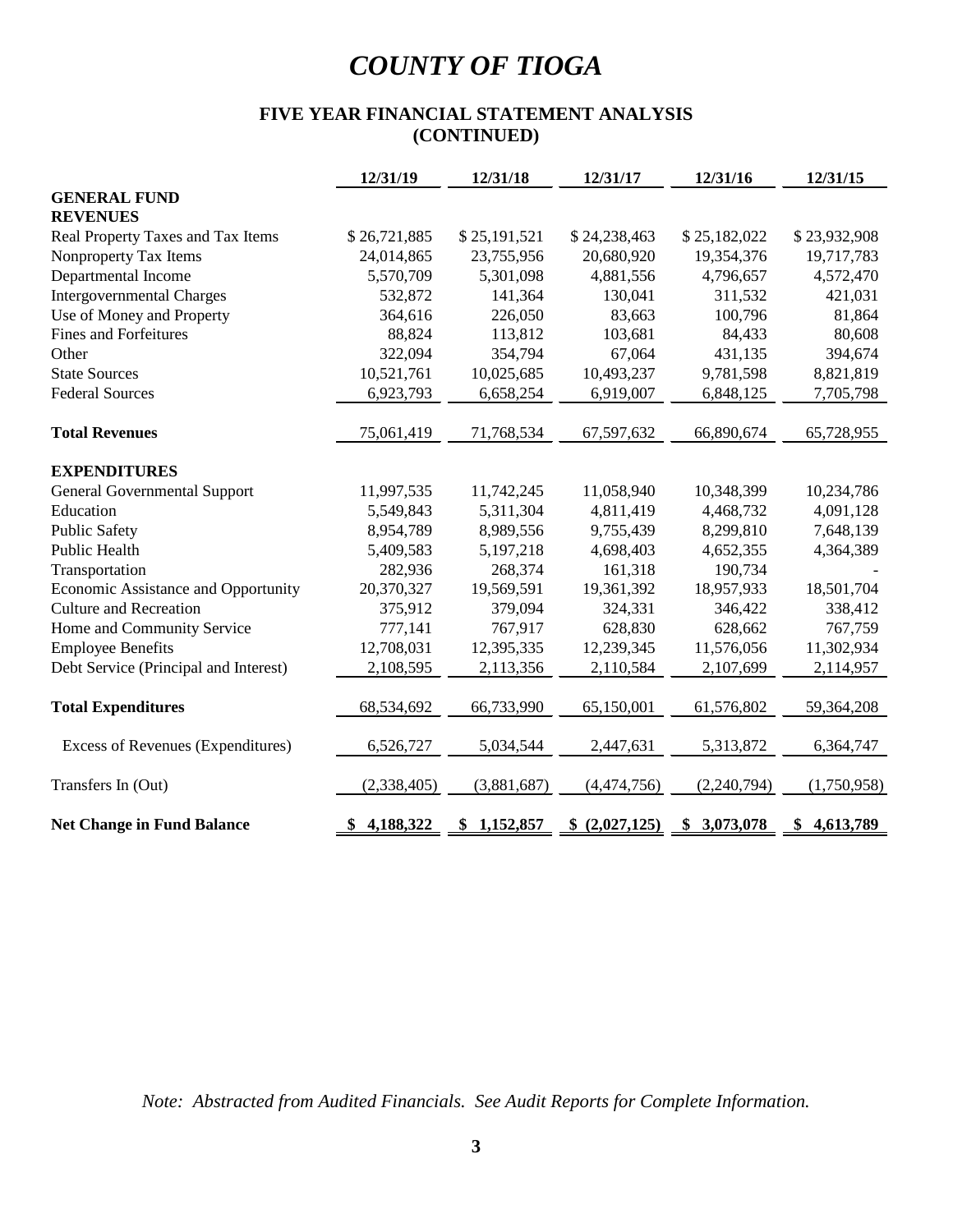### **FIVE YEAR FINANCIAL STATEMENT ANALYSIS (CONTINUED)**

|                                                 | 12/31/19  | 12/31/18       | 12/31/17       | 12/31/16  | 12/31/15       |
|-------------------------------------------------|-----------|----------------|----------------|-----------|----------------|
| <b>REVENUES AND</b>                             |           |                |                |           |                |
| <b>TRANSFERS IN</b>                             |           |                |                |           |                |
| Refuse and Garbage Fund                         | 1,521,751 | 1,444,048      | 1,231,600<br>S | 1,160,631 | 1,274,039<br>S |
| County Road Fund                                | 2,242,940 | 2,390,581      | 1,988,357      | 2,026,381 | 2,028,546      |
| Road Machinery Fund                             | 329,520   | 679,811        | 395,669        | 838,362   | 44,602         |
| <b>Special Grant Fund</b>                       | 387,068   | 630,926        | 807,851        | 408,635   | 310,464        |
| <b>Capital Projects Funds</b>                   | 4,054,484 | 3,617,982      | 4,935,297      | 1,753,890 | 4,510,703      |
|                                                 |           |                |                |           |                |
| <b>EXPENDITURES AND</b><br><b>TRANSFERS OUT</b> |           |                |                |           |                |
| Refuse and Garbage Fund                         | 1,386,427 | 1,375,742<br>S | 1,280,086<br>S | 1,293,240 | 1,175,694<br>S |
| County Road Fund                                | 2,195,274 | 2,151,791      | 1,898,770      | 2,336,075 | 2,299,157      |
| Road Machinery Fund                             | 571,294   | 603,528        | 596,934        | 557,465   | 629,038        |
| <b>Special Grant Fund</b>                       | 488,235   | 626,223        | 486,394        | 400,149   | 341,271        |

Capital Projects Funds **5 1,175,333** \$ 3,741,513 \$ 4,424,145 \$ 5,586,186 \$ 6,785,683

*Note: Abstracted from Audited Financials. See Audit Reports for Complete Information.*